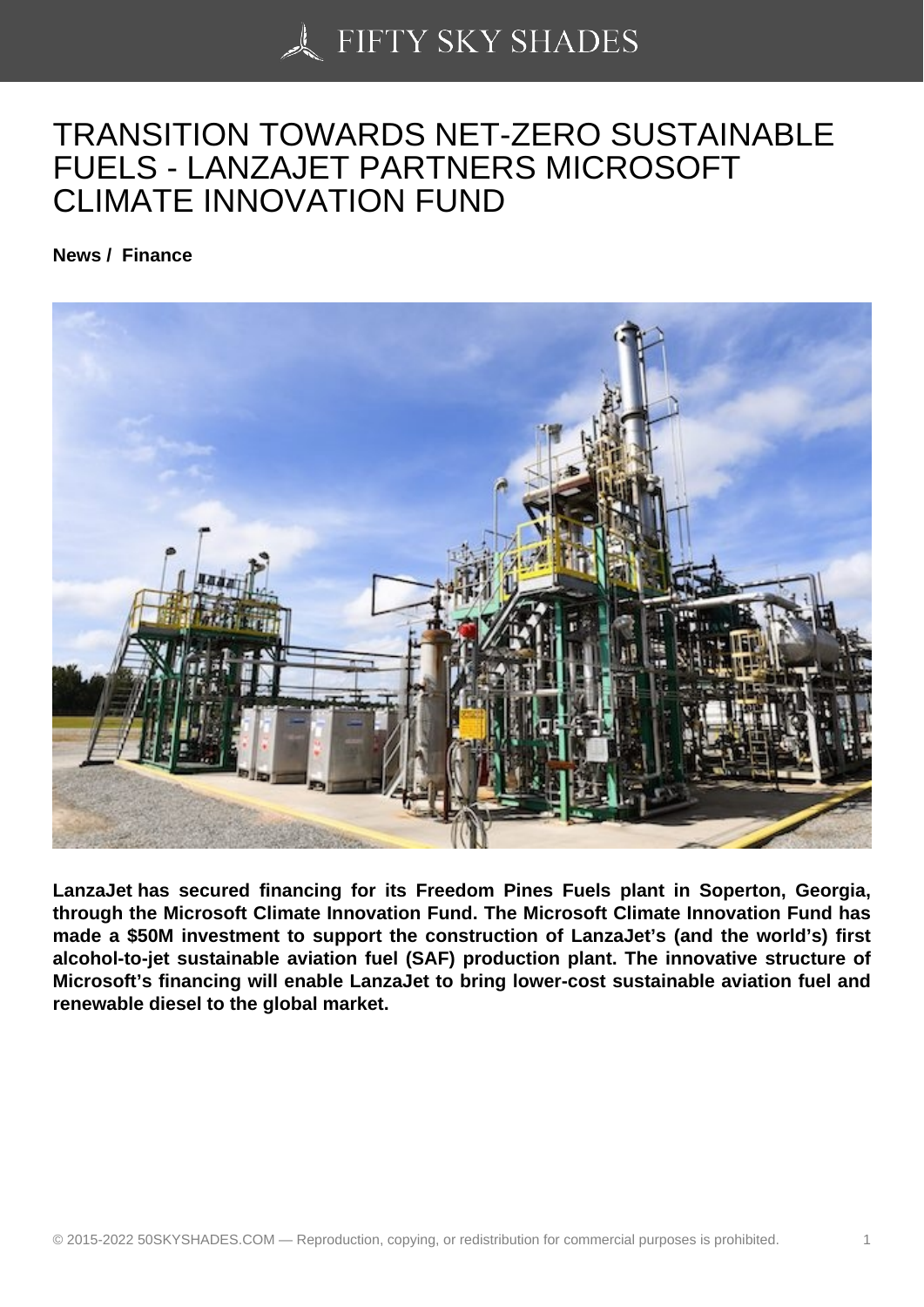**LanzaJet is dedicated to accelerating the energy transition in sectors where decarbonization is hard, such as aviation. LanzaJet produces SAF and renewable diesel from low-carbon, sustainable ethanol sources. This investment also creates the opportunity for LanzaJet and the Microsoft Climate Innovation Fund to work together in enabling LanzaJet, through the Freedom Pines Fuels plant, to catalyze the market for 2nd generation, waste-based ethanol feedstock, demonstrating clear demand signals for ethanol that can achieve greater carbon reductions.**

**The construction of Freedom Pines Fuels is progressing as planned, even with supply chain, manufacturing, and labor shortages impacting the global economy. Fabrication of the plant is well underway; some modules are already completed and final site engineering is nearing completion. The LanzaJet Freedom Pines Fuels plant is expected to achieve mechanical completion this year and begin producing 10 million gallons of SAF and renewable diesel per year from sustainable ethanol, including from waste-based feedstocks, in 2023.**

The investment was made as part of Microsoft's efforts to achieve its 2030 goal of becoming carbon negative and advancing a net-zero economy. It also allows Microsoft to access sustainable, renewable diesel for its data centers to enable Microsoft to further achieve its net-zero goals.

Demand for sustainable fuels is increasing, and governments like those in the United States and the United Kingdom are leading the transition by encouraging sustainable fuel production. The Biden administration set a goal for achieving net-zero aviation emissions by 2050, with the E.U. wanting to increase the amount of SAF blended to 63% by 2050. In September of 2021, the White House announced a target of 3 billion gallons of SAF produced per year by 2030. As part of that announcement, LanzaJet shared it would strive to achieve 1B gallons of SAF production in the US by 2030, significantly supporting US ambitions.

Private sector investment and government support are crucial to enabling the development and scale-up of new technologies to curb carbon emissions as the world tackles climate change. The collaboration between LanzaJet and the Microsoft Climate Innovation Fund demonstrates that such an innovative investment approach breaks down barriers by deploying new technologies, improves our nation's infrastructure, and creates new economic opportunities in rural communities. The development of LanzaJet's Freedom Pines Fuels plant is also supported by funding from the U.S. Department of Energy Bioenergy Technologies Office.

LanzaJet continues to work with its founding investors to scale up the production of sustainable fuels to meet global demand and to enable the energy transition underway. Microsoft's financial support of LanzaJet joins other LanzaJet funders including LanzaTech, Inc., Suncor Energy Inc., Mitsui & Co., Ltd., British Airways, Shell, and All Nippon Airways – all who are working together to catalyze and build a new global market for sustainable fuels.

Jimmy Samartzis, LanzaJet CEO, commented: "We know that creating the change which our world desperately needs requires perseverance, innovation, and like-minded partnerships. We are thrilled to bring on Microsoft and its Climate Innovation Fund to help us build our first-of-its-kind sustainable fuels plant in Georgia. The partnership with Microsoft is more than just financing – it advances our work towards net zero fuels, it enables lower-cost sustainable fuels into the market, and it supports the urgency to have real, proven technologies scale-up and deploy."

"We set a bold ambition to support the White House with a goal of 1 billion gallons of sustainable